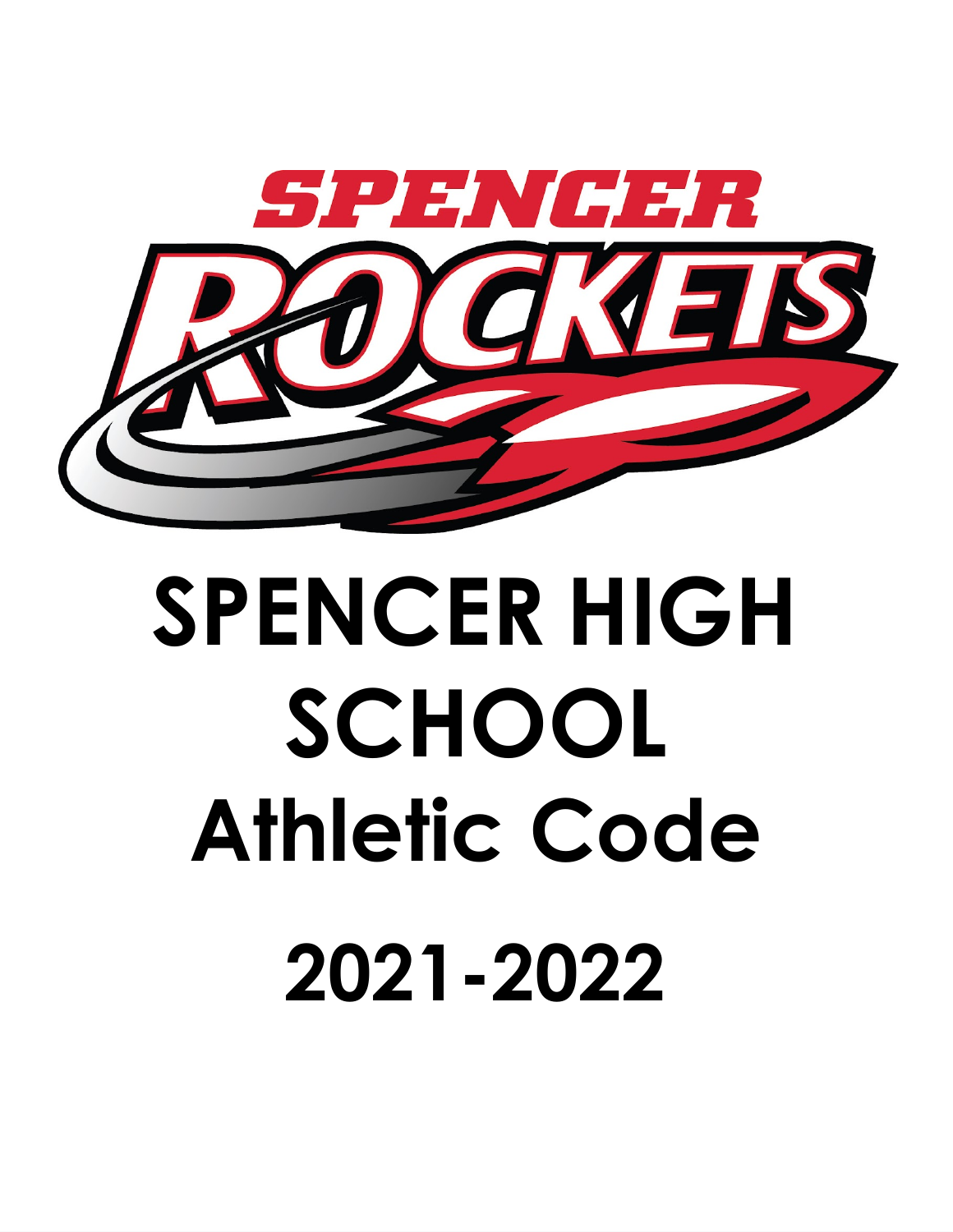#### [375-Rule](http://www.spencer.k12.wi.us/New%20Board%20Policies/Series_300.htm#Home#Home)

LEGAL REFERENCE: Sections 118.13 Wisconsin Statutes 120.13(1) CROSS REFERENCE: 373-Rule Athletic Code WIAA Handbook

APPROVED: 6/16/2021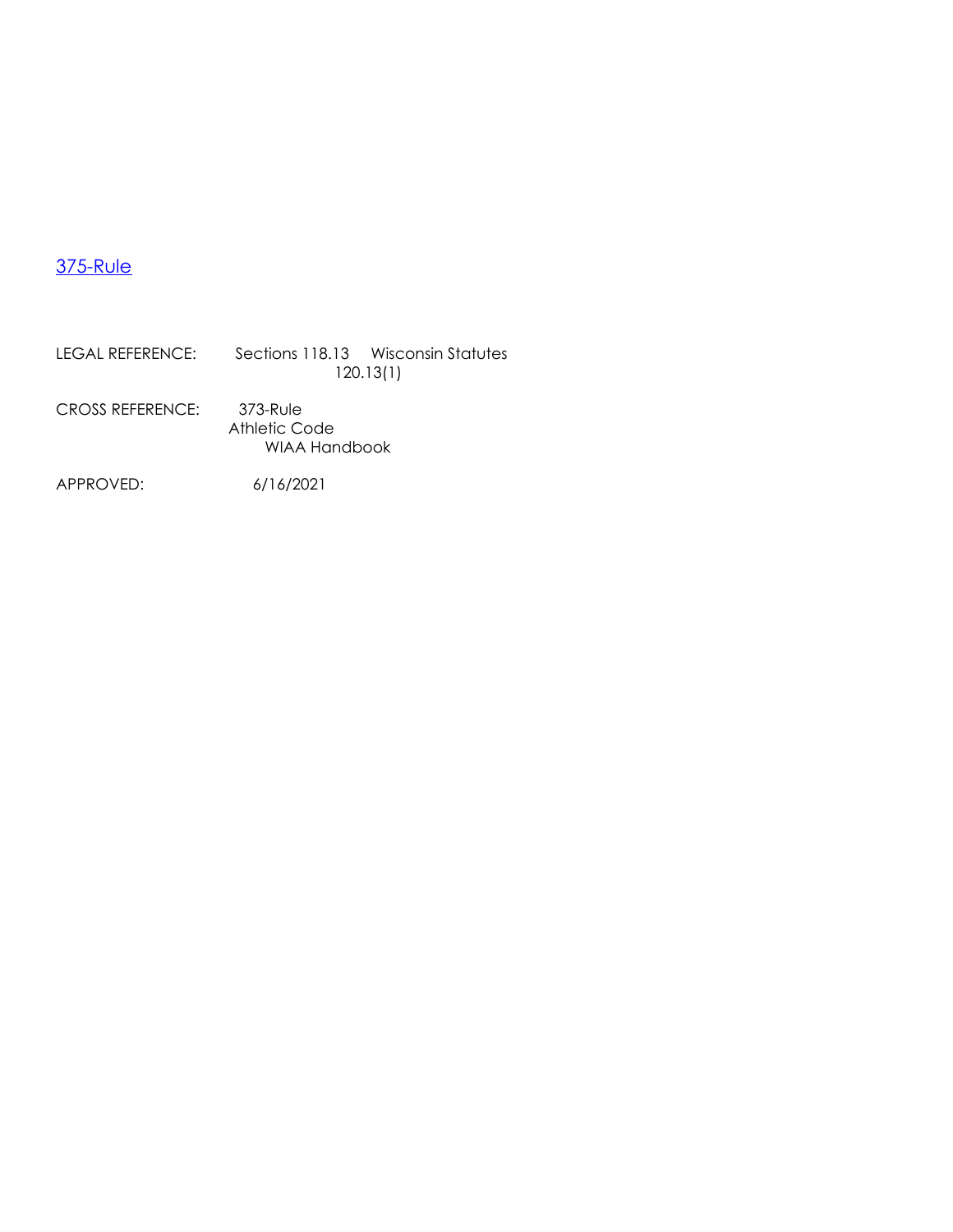## **SPENCER HIGH SCHOOL ATHLETIC CODE**

#### **I. PHILOSOPHY**

Spencer High School is happy to have you participate in its athletic program. Its primary purpose is to assist students in growing and maturing into responsible members of the school and community.

This belief has resulted in the establishment of certain standards for students. These include standards of behavior in the area of school attendance, academic achievement and proper conduct. We believe that participants must recognize the value of good physical health and conditioning be followed at all times. The enforcement of such rules are important to our athletic program.

#### **II. INTRODUCTION**

The purpose of this athletic code is to provide parents and student participants with a reference to the responsibilities and expectations for those participating in the athletic program. Participation in this program is considered a "privilege" not a "right."

➢ THE SPENCER ATHLETIC CODE SHALL BE FOLLOWED BY **ALL** PARTICIPANTS OF INTERSCHOLASTIC ATHLETICS, CHEERLEADERS. The athletic code will apply AT ALL TIMES (throughout one's athletic career), IN-SEASON AS WELL AS OUT-OF-SEASON. VIOLATIONS of this code are ACCUMULATIVE OVER THE STUDENT'S SENIOR HIGH CAREER. Once a student has gone out for a sport and has signed the Athletic Code, they are obligated to follow the rules of the code until they graduate and complete spring athletics that continue on after graduation.

 The rules of eligibility are established by the Wisconsin Interscholastic Athletic Association (WIAA) and are supplemented by the Spencer School District rules. Athletes planning to participate in high school athletics must abide by the WIAA rules of eligibility as well as those rules established by the Spencer School District.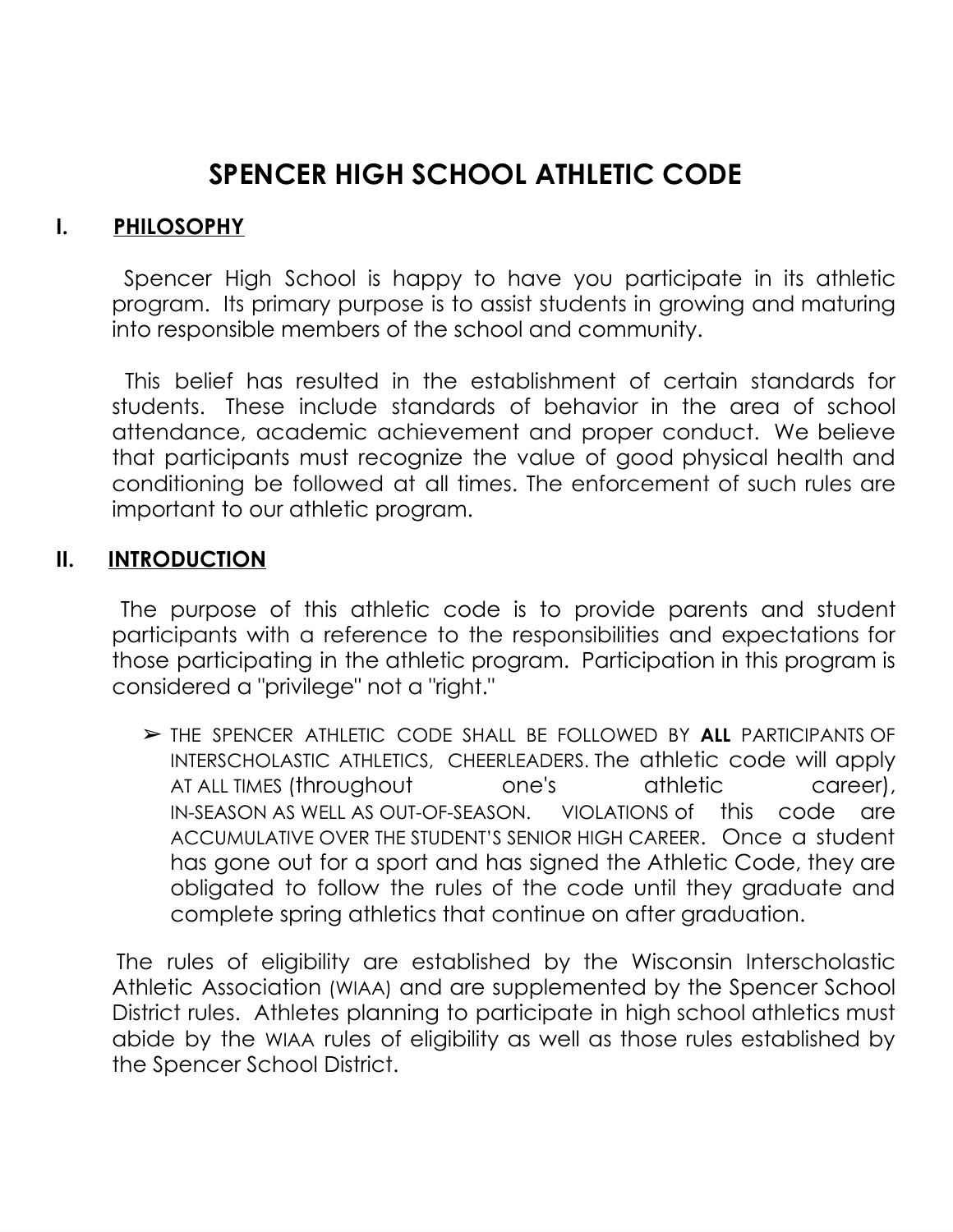#### **III. ELIGIBILITY**

#### **A. Participation Pre-requisites**

- 1. A senior high student must be under the age of 19 before August 1 of each school year. (Per WIAA rule)
- 2. A student may not participate in a sport outside of school at the same time as they are participating in that sport in school. (Per WIAA rule)
- 3. Before an athlete can participate in any sport season, he/she must have the following on file in the high school office:
	- ➢ WIAA physical card (every two years) or alternating year card when physical not required. (Physical card valid for two years if completed after April 1st.)
	- ➢ Emergency Card
	- ➢ Athletic Code Pledge Agreement
	- ➢ Concussion Forms
	- ➢ Participation fee must be paid (\$25.00/season/student \$100.00 Family Maximum)

## **B. Academics**

- 1. A student taking six classes or less class periods for credit and having one or more failures per quarter, or a student taking 7 or 8 class periods for credit and having two or more failures per quarter shall be ineligible for competition for a period of 15 school days which will begin on the first day of the next grading period. A student may be reinstated if at the end of the ineligible period he/she is passing all classes. If after the 15 school days the athlete is not eligible for competition he/she will remain ineligible for the remainder of the quarter.
- 2. Student's fourth quarter grades will be used to determine eligibility for the first quarter of the following school year. Quarter grades determine eligibility.
- 3. EEN (Exceptional Educational Needs) students will be expected to obtain passing grades for classes in which they are mainstreamed. Satisfactory progress toward IEP (Individual Education Plan) objectives shall be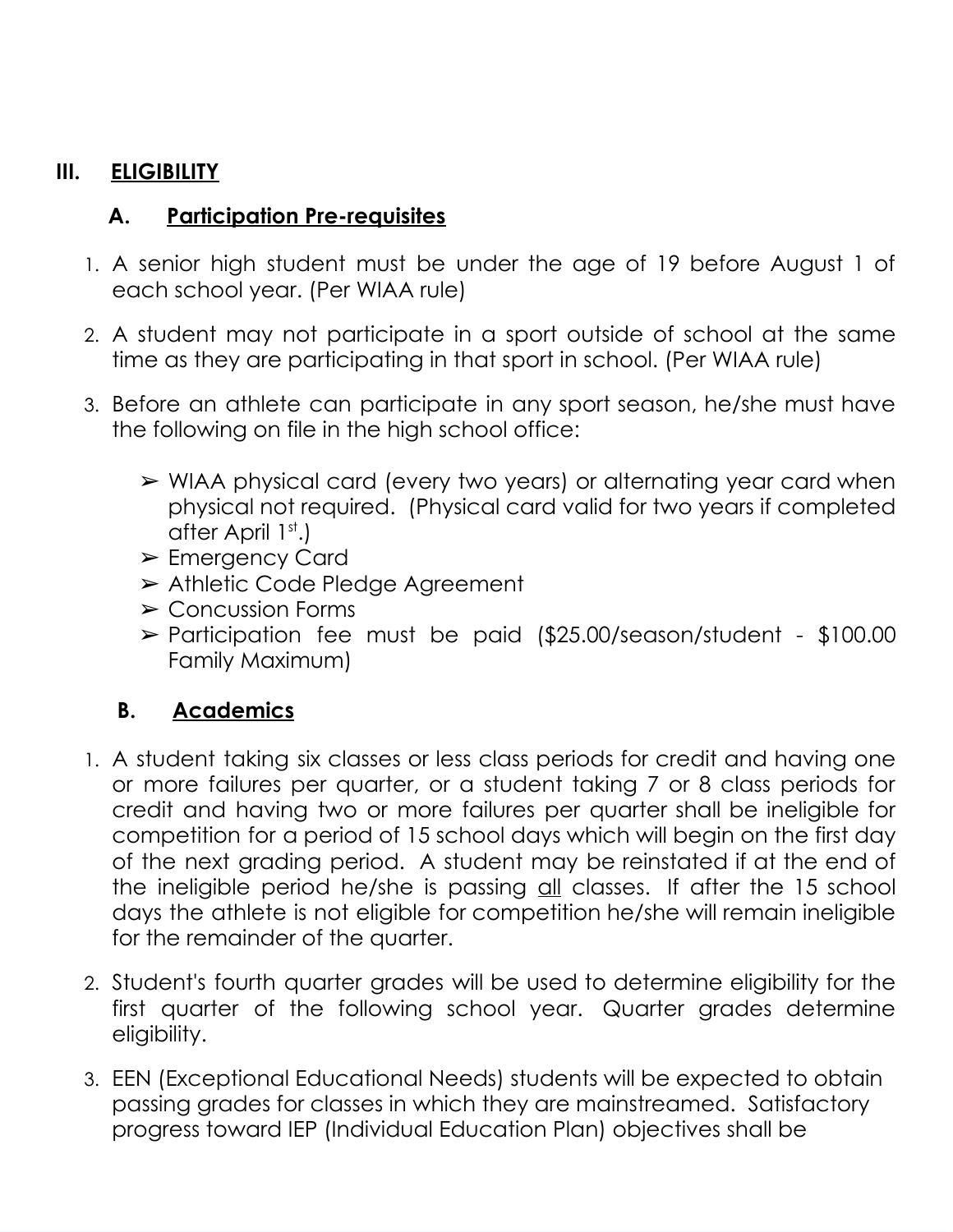considered passing in classes for which EEN students are not mainstreamed.

4. Students are responsible for any school work missed due to athletic activities. They are expected to make every effort to contact the instructor prior to the absence.

## **C. Attendance**

- 1. A student's primary responsibility is academic attendance.
- 2. A student who misses any portion of a day for illness or unexcused absence shall not be permitted to compete in practice or a scheduled contest on that day.
- 3. Excused absences for death in family, religious holiday, prior excused or a medical note for a medical/dental appointment or pre-excused absences will allow students to participate or compete.
- 4. An athlete who is suspended or expelled from school shall be ineligible for all athletic competition and practices during the period of the suspension or expulsion. They shall be eligible for athletic competition when they are readmitted to school, unless the reason for suspension or expulsion was based on a violation of the athletic code.

## **IV. CONDUCT**

## **A. Expectations**

- 1. It is expected that the high school athlete will abide by the ATHLETIC CODE throughout the calendar year (January 1 – December 31).
- 2. Athletes shall refrain from conduct or habits that would reflect unfavorably on the athlete or the school. This may include (but not limited to) suspension from school, insubordination towards faculty/staff, harassment, hazing, discrimination, or other acts prohibited by Wis. Law. Such actions may result in athletic code violations and suspensions will be determined by the school's athletic board not to exceed the first violation of any sport. This will not be considered as a 1<sup>st</sup> offense of the substance abuse violation of the athletic code.
- 3. An athlete shall be subject to disciplinary action at any time for violations involving the use, possession, buying or selling of alcohol,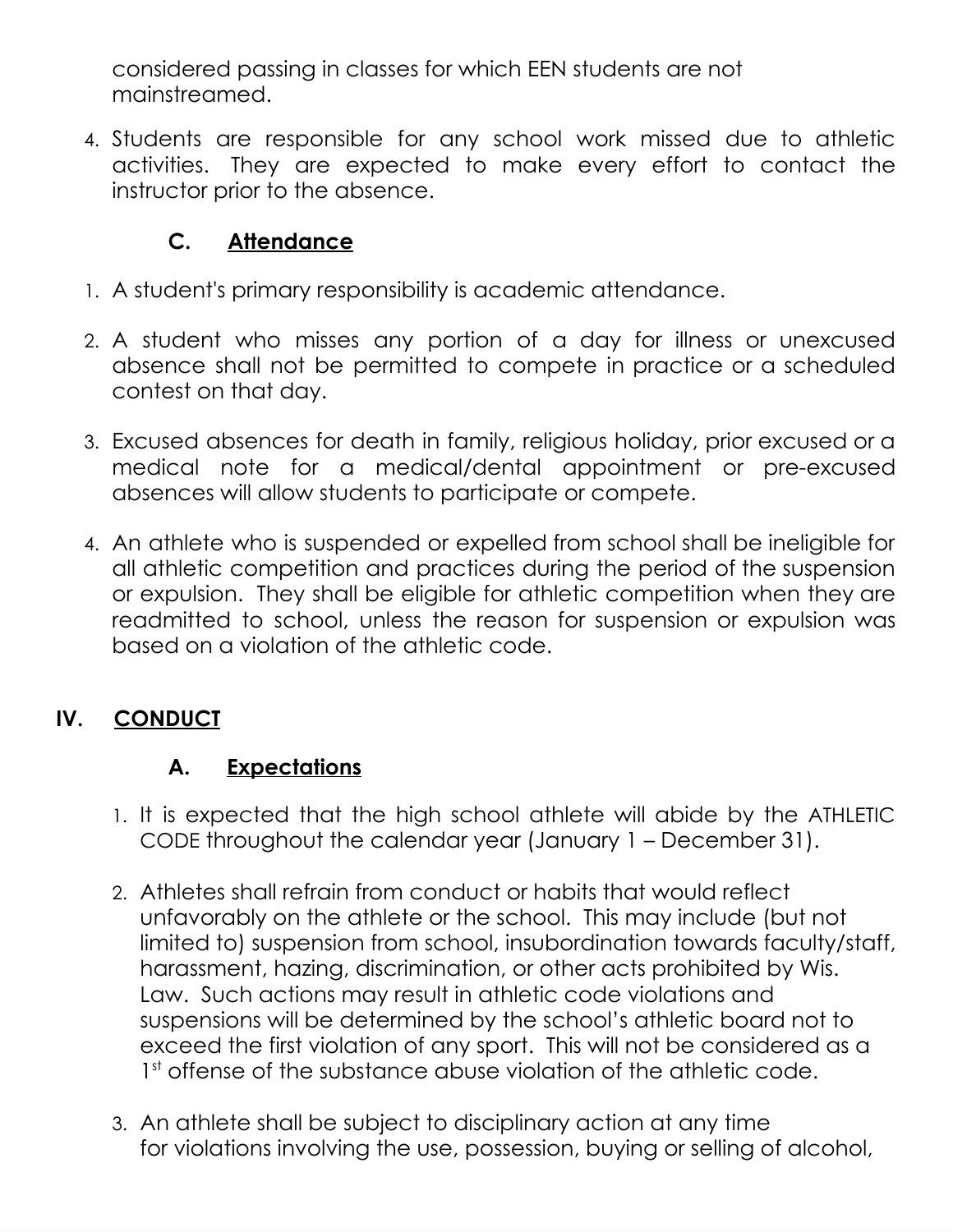tobacco, tobacco related products/devices, electronic cigarettes and other drugs, attendance at events/parties where drugs and/or alcohol are being consumed and/or taken by minors.

4. An athlete shall be in violation of the athletic code if he/she is in attendance at an unsupervised function where alcohol/drugs are being consumed. (Unsupervised to mean the lack of **ADULT** supervision.)

## **B. Procedure for Violations:**

- 1. Upon receipt of a report of a violation, the Principal and Athletic Director will meet with the student involved to determine the validity of the report. Upon determination that a student has committed a violation, the school's Athletic Board, consisting of the Principal, Athletic Director, a head coach, will convene. The Athletic Board will make a final decision and so inform the parents by telephone or mail regarding the decision. The date of the decision will represent the initial day of suspension.
- 2. Disciplinary action for in season code violations will begin at the time of the athletic board's decision.
- 3. Disciplinary action for an out of season violation will begin with practice in the first sport that the athlete participates in following the violation.

## **C. Consequences for violation of rules**

➢ Suspended number of contests is determined by the sport the athlete or cheerleader was involved in at the time of violation or if out of season the next sport he/she will be involved in.

|                   | <b>FIRST VIOLATION</b> | <b>SECOND VIOLATION</b> |
|-------------------|------------------------|-------------------------|
| Football          | 2                      |                         |
| Volleyball        | 3                      |                         |
| Cross-Countr      | 3                      | 6                       |
|                   | 5                      | 10                      |
| <b>Basketball</b> | 3                      | 6                       |
| Wrestling         | 5                      | 10                      |
| <b>Baseball</b>   | 3                      | 6                       |
| <b>Track</b>      | 5                      | 10                      |
| Softball          |                        |                         |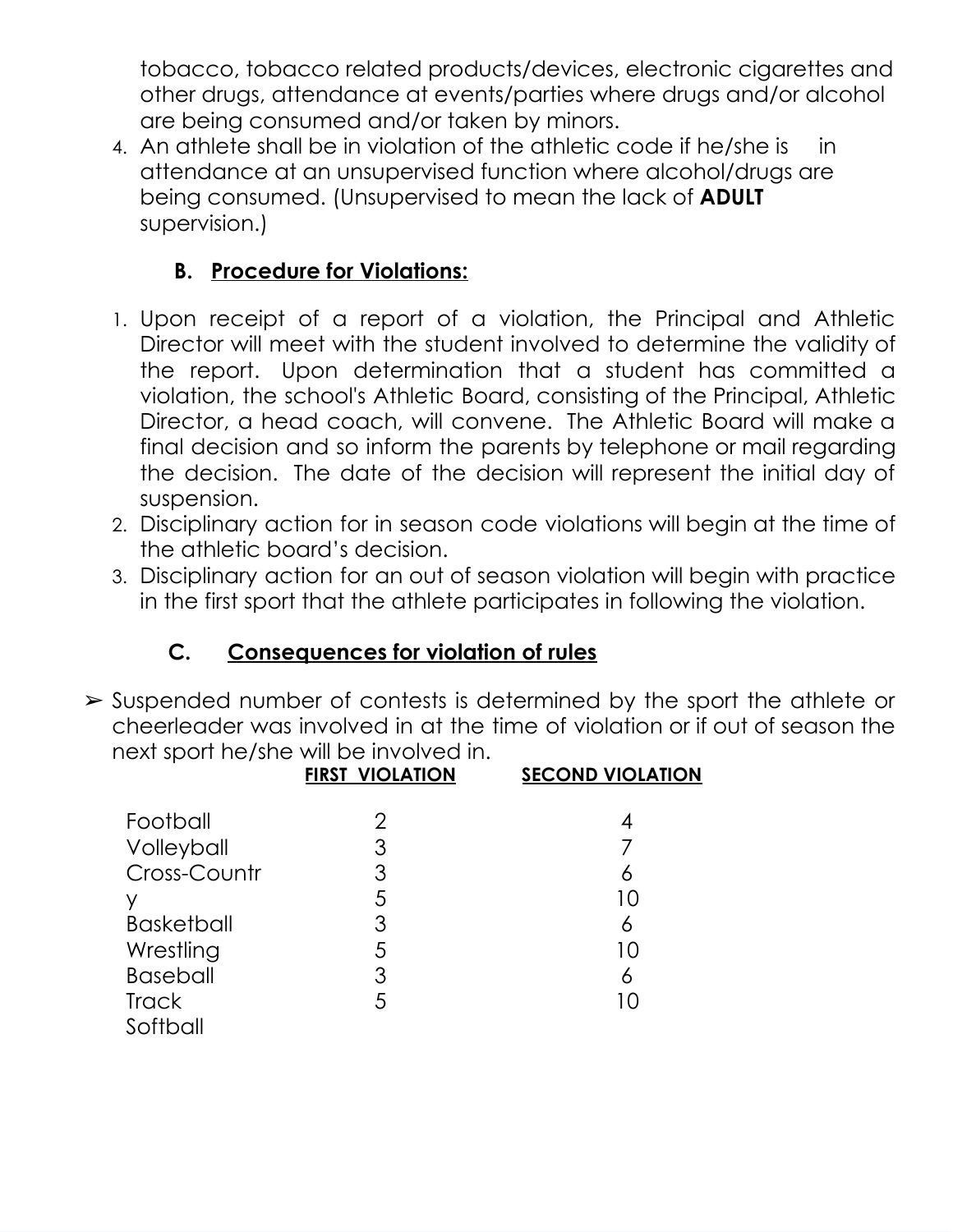#### **1. First violation**

- $\ge$  The athlete will be suspended for the appropriate number of contests which will be extended into another season or year until served.
- ➢ In order for a suspension to be completed, an athlete must begin a season within the first week of scheduled practice and remain on the team for the entire season.
- ➢ All suspensions must be served before further participation in games or contests.
- $\triangleright$  The suspension, for a 1<sup>st</sup> violation may be reduced by one contest if the athlete agrees in writing to participate in the Brief Intervention Counseling program. Reduction of suspended games will be at the discretion of the Athletic Board. This program would include, but not limited to:
	- **●** Two counseling sessions, or as deemed appropriate.
- **2. Second Violation**: See consequences on previous page

#### **3. Third violation**

➢ Suspended from athletic activities for one calendar year.

#### **4. Fourth violation**

 $\geq$  Suspended from athletic competition for the remainder of his/her High School eligibility.

- **▪** If any suspension carries into the WIAA (Wisconsin Inter-scholastic Athletic Association) tournament competitions, it will result in disqualification for the remainder of the tournament series as in accordance with WIAA regulations.
- **▪** A student disqualified from a contest for flagrant or unsportsmanlike conduct is suspended from interscholastic competition for the next competitive event. (Per WIAA rule)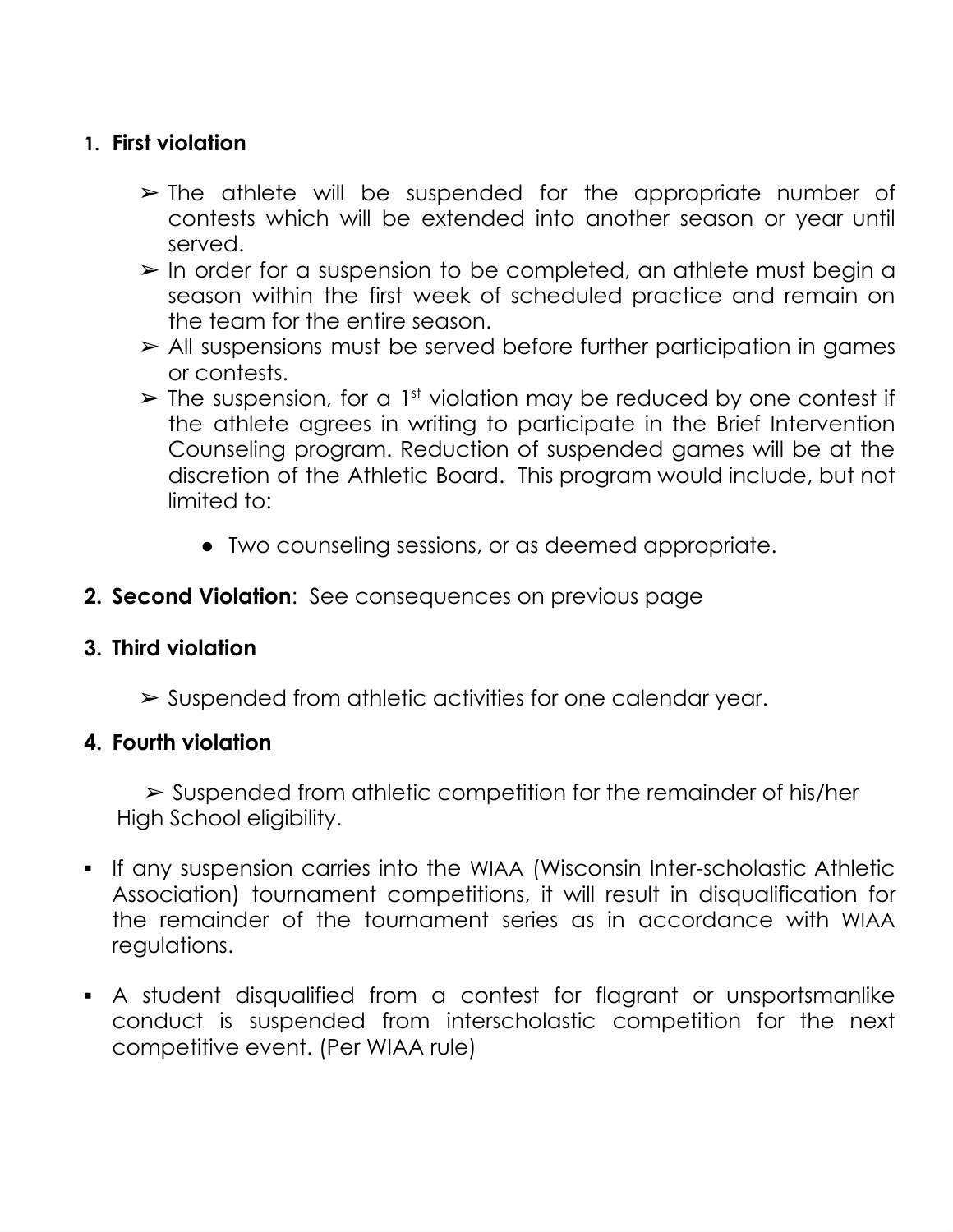## **V. ALL CONFERENCE NOMINATIONS**

In order to be nominated for an All-Conference honors ( $1<sup>st</sup>$  Team or  $2<sup>nd</sup>$  Team, Honorable or Special Mention) to be voted on by coaches, athletes must satisfy the eligibility requirements concerning grades and code of conduct for all games, conference and non-conference, for the entire season involved. Nominees need not play, but must be eligible to play in each game. Excused absences do not disqualify athletes from nomination. Athletes involved in an ineligibility period which overlaps two seasons, may be considered for nomination in the second season.

### **VI. CHANGING SPORTS**

An athlete may not quit one sport and begin another during the same season except by agreement of the coaches involved and/or the Athletic Director.

#### **VII. DUAL PARTICIPATION**

An athlete may compete in more than one sport during a given season only by agreement of the coaches involved.

#### **VIII. TRAVEL**

Athletes must use a mode of transportation pre-approved by the athletic director or principal. An athlete who travels to a site with a school team must return with the team. The only exception to this rule is that if the athlete's parent/guardian personally requests, he or she may request that the athlete return with a parent/guardian. This request must be made in person to the coach in charge.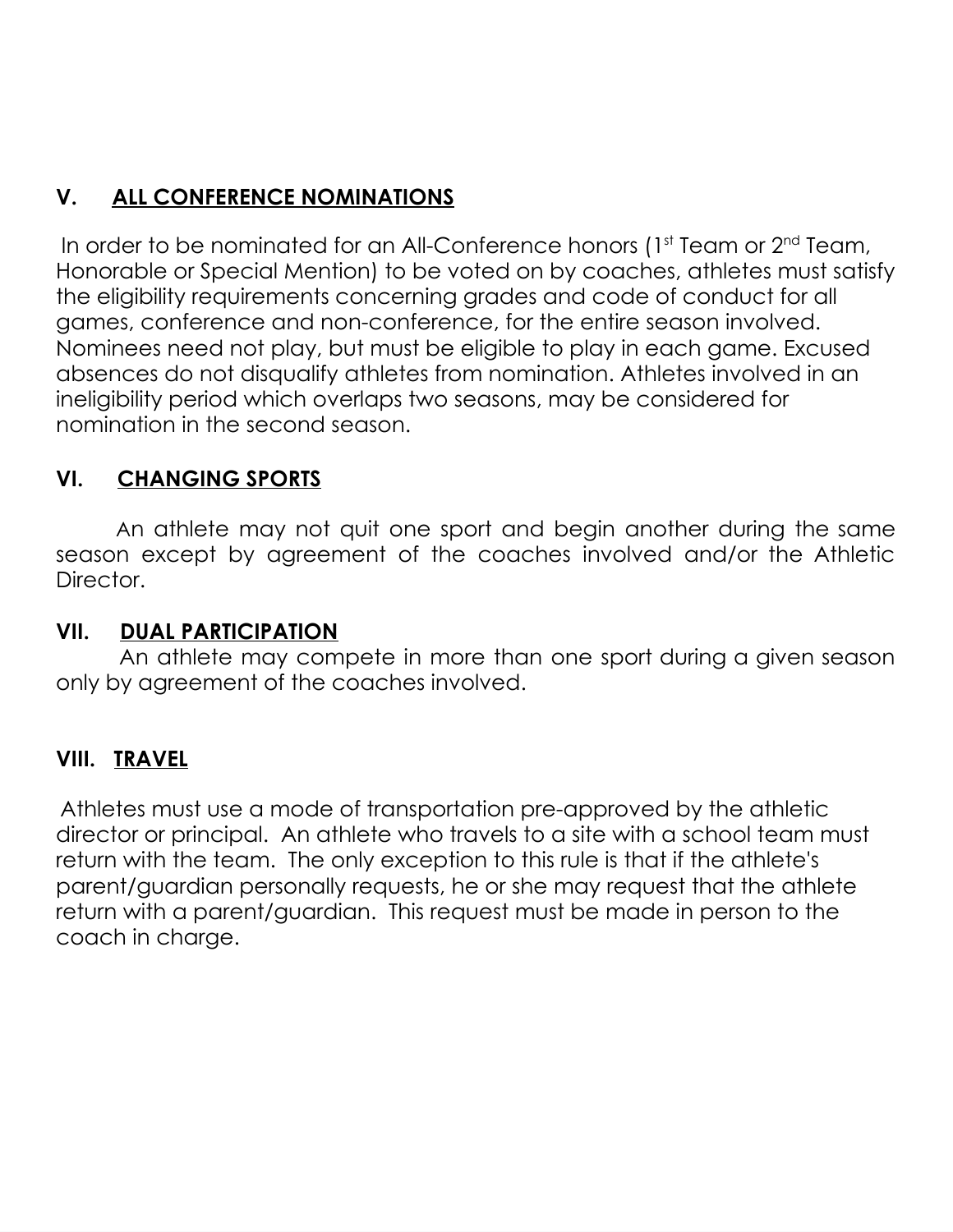#### **IX. EQUIPMENT**

- **▪** Any school equipment that is issued to an athlete must be returned or paid for before the athlete may participate in his/her next sport, or receive any award.
- **▪** School issued uniforms and equipment is not to be used for physical education classes or personal use.

#### **X. ATHLETIC APPEAL PROCEDURE**

- **1.** An appeal may be made concerning any penalty imposed by the Athletic Board. The appeal procedure is:
- **2.** The appeal shall be in writing and be received by the Principal within five (5) days after the penalty is imposed.
- **3.** The Principal shall, by certified mail within five (5) days of receipt of the appeal, advise the athlete/parents of the time, date and place that the appeal will be heard.
- **4.** A hearing on the appeal will be conducted by the Athletic Board within seven (7) days after the letter is mailed. The athlete and parents may give their statements and arguments at such a hearing. The Athletic Board shall make a decision and mail such a decision to the athlete/parents within two (2) school days of the hearing.
- **5.** If not satisfied with the findings of the hearing, a second hearing may be requested before the Board of Education. The Superintendent of Schools must receive in writing a request for such a hearing within five (5) days of the mailing of the outcome of the appeal in paragraph "c" above.
- **6.** A hearing on the appeal will be conducted by the Board of Education within fourteen (14) days of the receipt of the written request for an appeal. The athlete, parents and representatives of their own choosing, if they so desire, may give their arguments and statements at such a hearing. The Board of Education shall make a decision and notify the parents/athlete of this decision within two (2) school days after the hearing.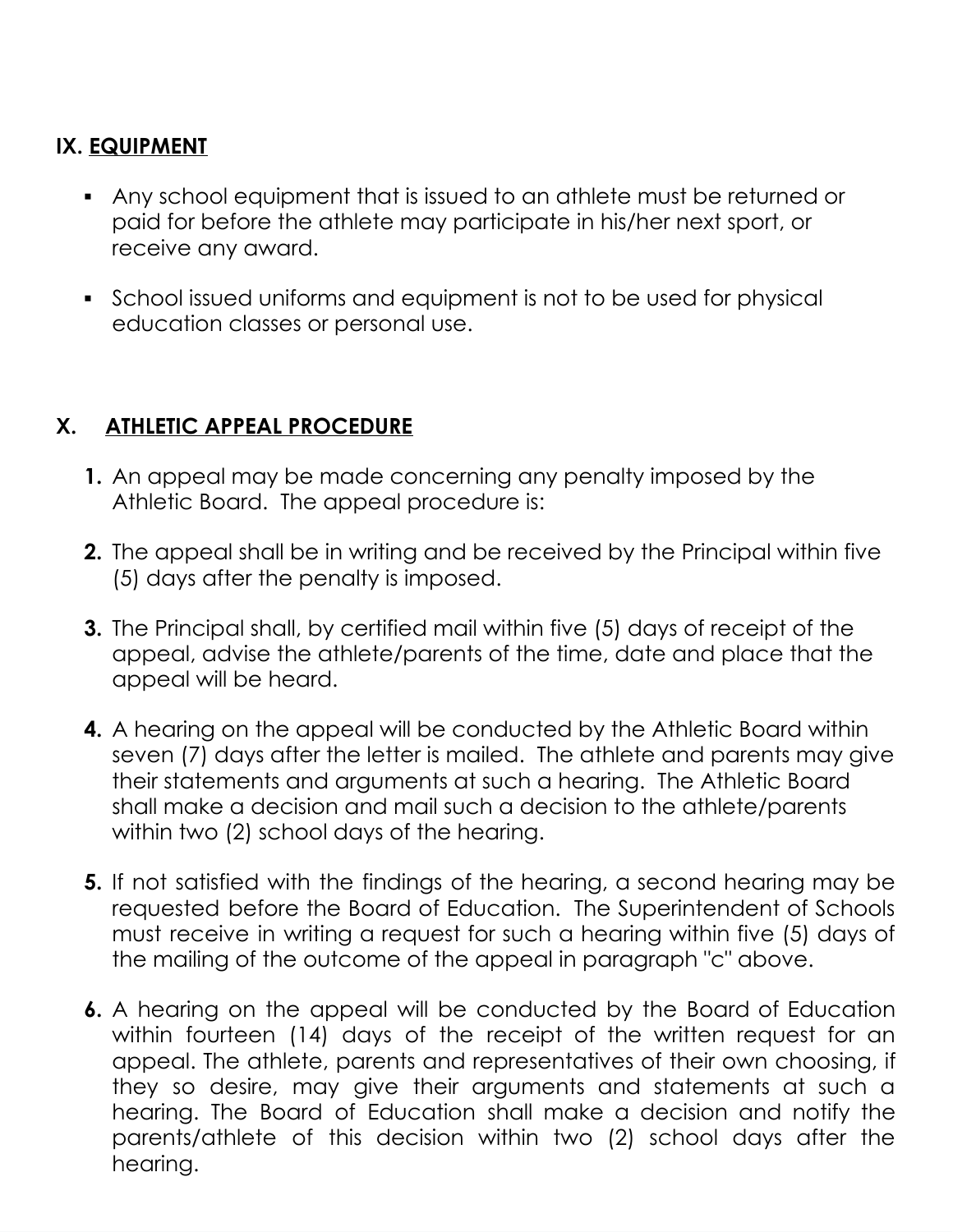\*\*\*All decisions of the Board of Education shall be final.\*\*\*

#### **XI. COMPLAINT PROCEDURES**

If a parent or student has issues every effort should be to first resolve parties directly involved. If a solution can not be reached it should be taken to the building principal. On the school web site [www.spencer.k12.wi.us](http://www.spencer.k12.wi.us/) click Board of Education on the left then board policy folder on the right to find the proper procedures for complaints information can be found under policy 411, 411rule, 870, 870rule.

## **XII. PLEDGE AGREEMENT OF ATHLETES AND PARENTS**

For the majority of you, the agreement you are about to make will become the first contract you will have entered into. Our expectations of you are high, but not impossible. They are, however, necessary in order for our teams, your teams, to be competitive and the best possible.

What we ask for on your part is a dedicated commitment to your fellow student athletes and to your team and coach. In return you will be extended the privilege of representing your school and for some to be able to receive school, conference and state awards and recognition.

On behalf of the Spencer Board of Education, Administration, Coaching Staff, and the greater Spencer community, we ask that you enter into this contract in good faith and fully live up to all responsibilities and rules herein.